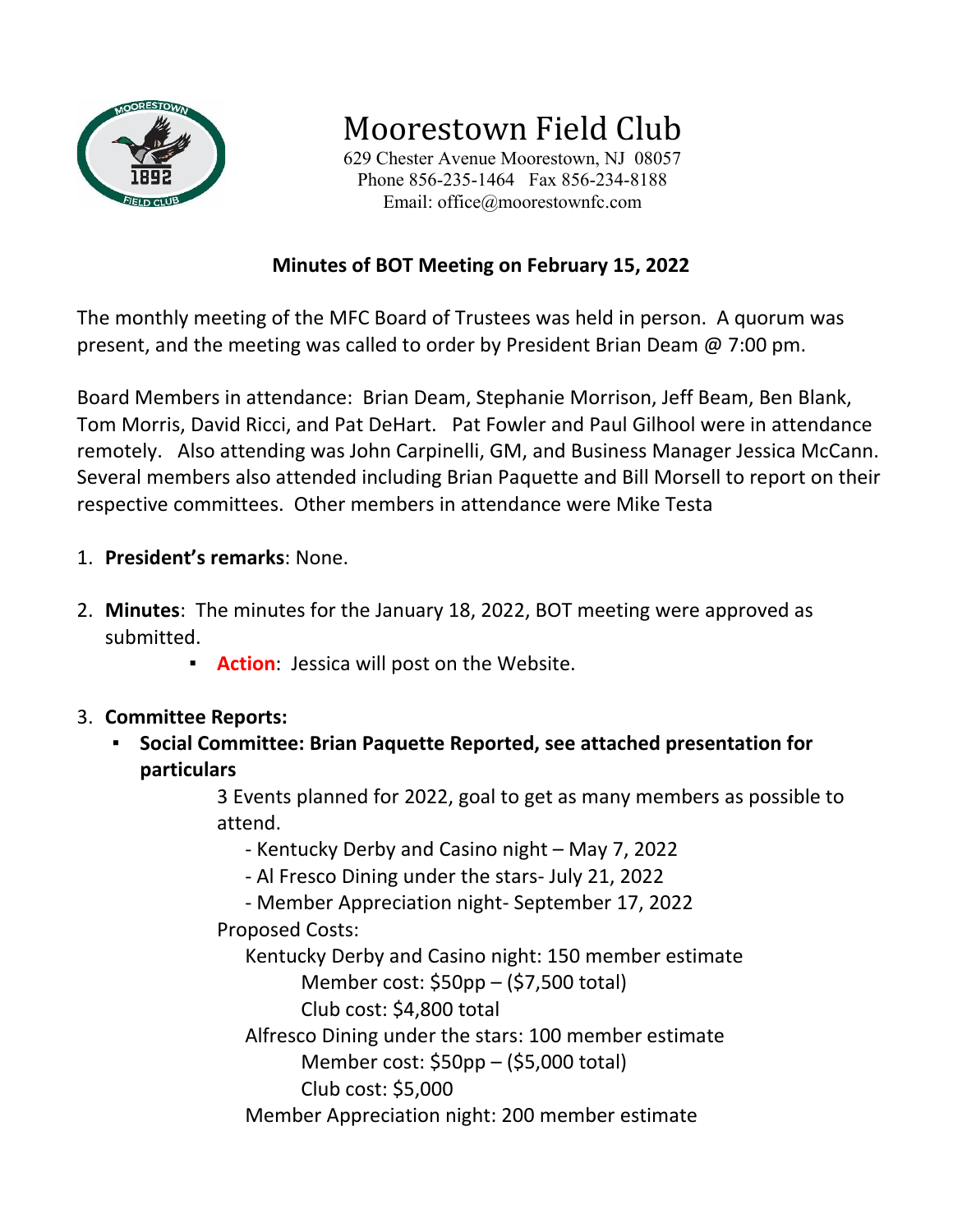```
Member cost - $0
```

```
Guest cost - $25
```
Club cost - \$14,800 on 200 member estimate. This can increase if more members sign up

```
Total cost: $38,150
```
Member cost: \$15,000

Club cost: \$23,150

## **Discussion:**

- Increase guest cost at the member appreciation night
- Charge to the Members must cover cost of food and beverage at first two events
- -Investigate need for additional toilets for the Member Appreciation event

**Motion:** To approve all 3 social events with the club paying up to \$23,150. If the cost will be more than that, the social chair will need to come back to the board for approval

# **Ben Blank First, Pat DeHart second, All approved- Passed**

## **Dining Committee: Bill Morsell reported**

- The food quality and service has been improving since the consultant has trained the Foodwerx staff.
- The new Floor Manager, Tierra Green, will be starting on February 22
- New tableware and placemats are purchased
- Ongoing improvements:
	- o Mobile App for reservations
	- o Minority of members spend majority of the money in the restaurant and bar. Work on changing that.
- "One team concept"
- Bill Morsell has been dining chair since July 2017, he will be stepping down and a replacement will need to be found

### **Membership Committee: Pat DeHart reported**

- Waiting list of 10 for golf
- Ads are in Moorestown Living Magazine for 6 months
- All new members need sponsor who will be engaged in welcoming them to the club
- Gift cards for bringing in new members
- Work on an attractive Social (House) membership for dining and bar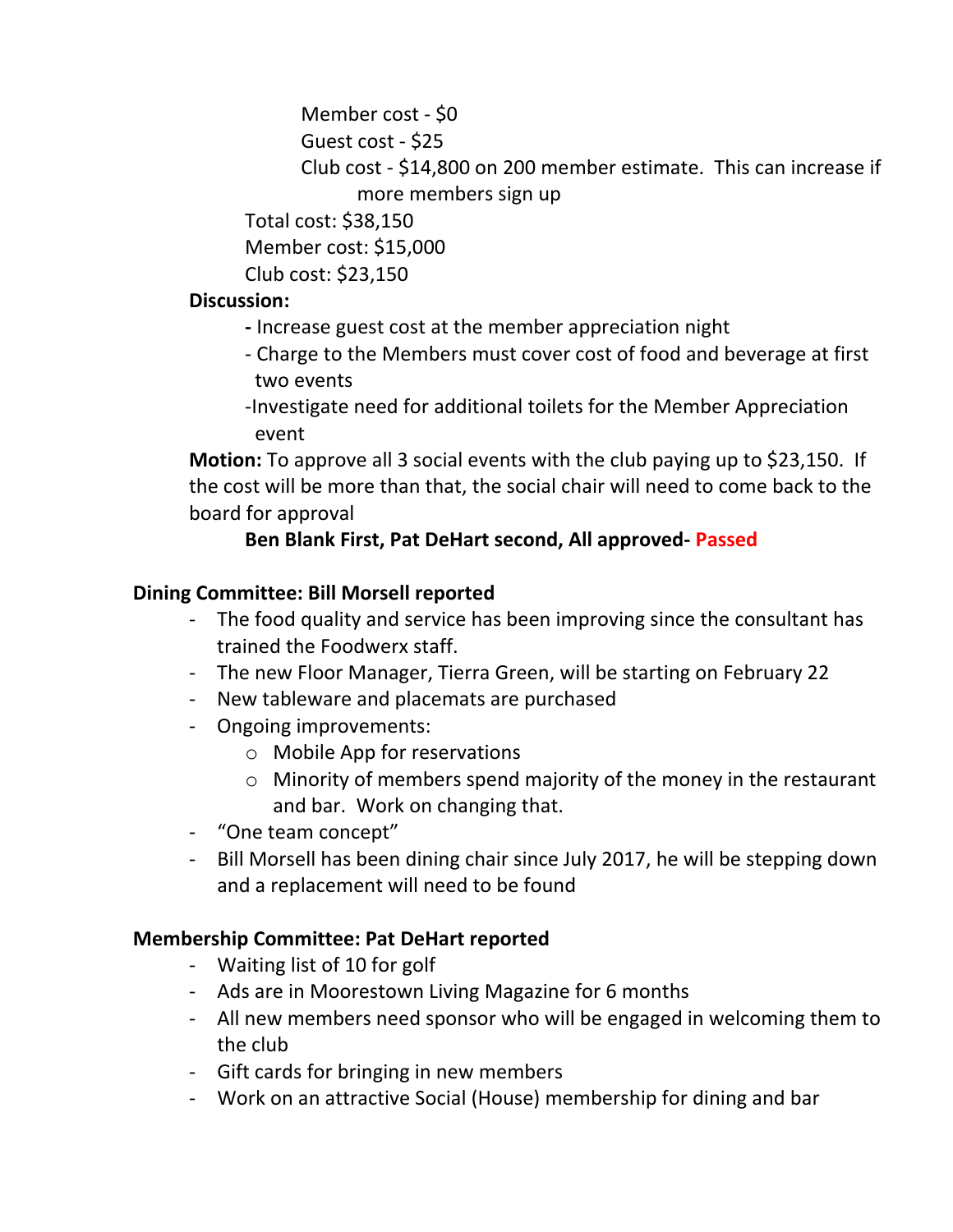#### **4. Old Business:**

## **Action Plan: see document for particulars**

- John looking at hiring a consultant for the sprinkler replacement project. The savings he will bring with the project should offset his cost. John will ask the board at the March meeting to approve the consultant.
- 5 year business plan, will have a draft for March meeting.
- 90 day accounts receivable from members.
	- o Will discuss at March meeting changes to the current procedures for calling, emailing, mailing members when their bill is overdue
- **Motion to appoint House Chairperson: Mike McCool**
	- **David Ricci first, Ben Blank second, all approved Passed**
- Bar Shrinkage: For January 23% which is around \$600. There is a lot of variability in the formula that determines the formula and John is still adjusting it. He feels there is room for improvement on the shrinkage.
- Ask members to sign their chit at the end of the evening when they are leaving the bar and restaurant
- Reserve for Long term capital projects
	- **Motion to keep 3 months operating reserve and transfer any overage to the capital fund**
	- **Pat DeHart first, Tom Morris second, Dave Ricci abstained, all others Approved – Passed**
- WiFi and Server upgrade: The company will be starting in the next couple weeks
- **Annual Meeting Presentation:**
	- o **Action:** Brian asks everyone to give feedback to the presentation document by Friday, February 18th.

### 4. **Financial report**: **See financial report for particulars**

- **Treasurer's Report: Treasurer Patrick Fowler presented Financial Report** 
	- Approve the revised budget with 2 corrections:
		- o Correct dues revenue calculation
		- o Initiation fees moved to capital account

### **Motion to approve the amended budget:**

# **Ben Blank first, David Ricci second: all approved: Passed**

- Profit is  $$47,992$  over budget by  $$13,016$
- Expenses are about \$20,000 under budget due to the floor manager not starting the job until the end of February and the budget was to start the